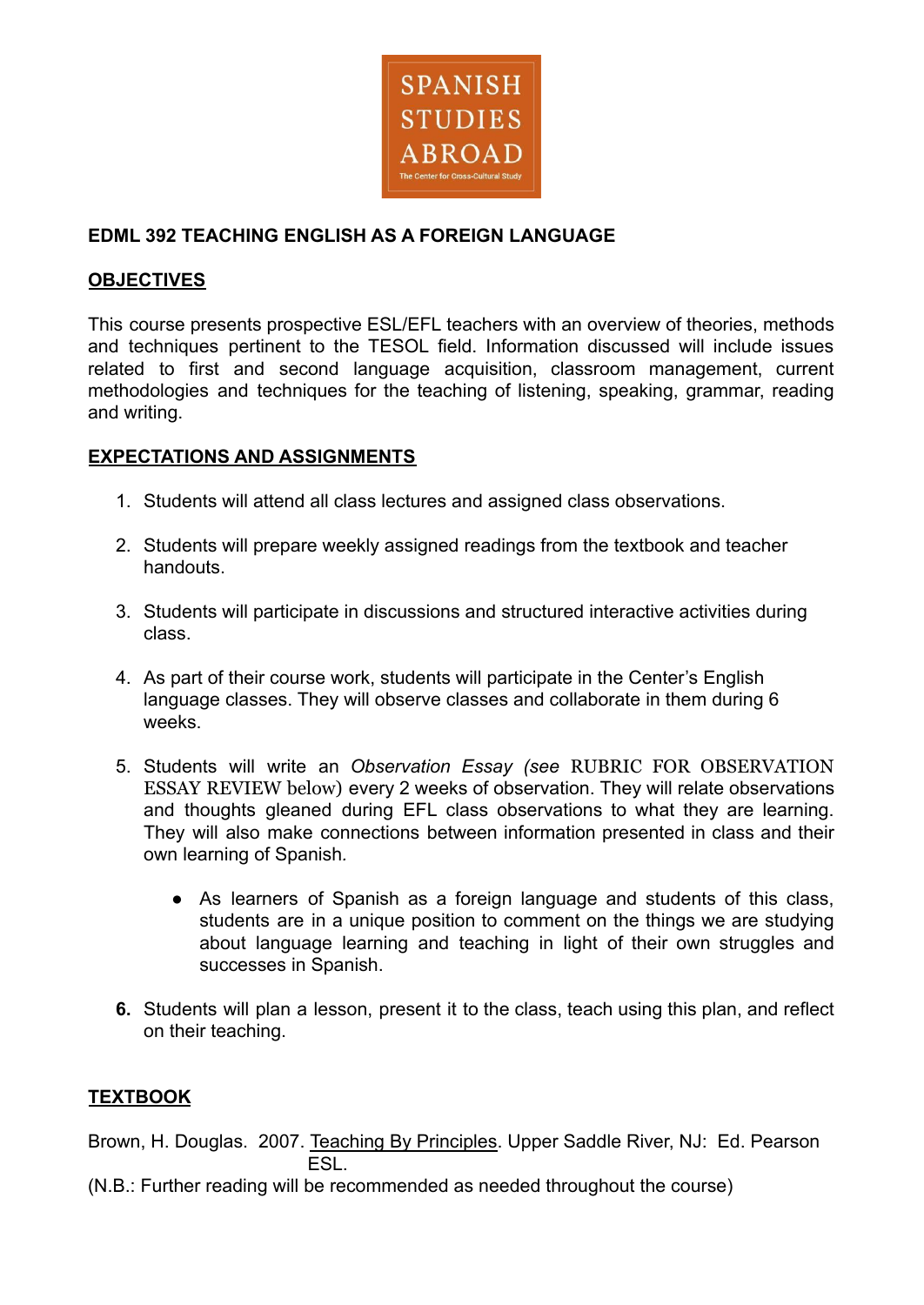

## **GRADING**

| <b>Area Graded</b>                 | <b>Manner of Evaluation</b>    | <b>Value</b> |
|------------------------------------|--------------------------------|--------------|
| Active Participation and           | See bellow                     |              |
| Attendance                         |                                |              |
| <b>Observation Essays</b>          | See bellow + Rubric (attached) | 15%          |
| Lesson Plan Presentation and       | See bellow                     | 15%          |
| Post-teaching self-reflection form | Rubric (TBA)                   |              |
| In and out-of-class evaluation     | Rubric (TBA)                   | 10%          |
| Midterm Exam                       | Written exam                   | 25%          |
| <b>Final Exam</b>                  | Written exam                   | 25%          |

# **EXPLANATION OF GRADING STRUCTURE**

## **Active Participation and Attendance**:

There will be occasional unannounced mini-test on the readings.

Every month I will grade your participation on a scale of "A" to "D". Based on your score on mini-tests and your active participation, "D" means your presence subtracted from the quality of the class. "C" means you did nothing positive nor destructive. "B" means you were a good student, commenting intelligently on the readings. "A" means you went beyond the norm and made me and your peers consider something in a new light. At the end of the semester I will take these letter grades *as well as the comments from your CCCS classroom teachers* to decide how many of the 10 available points I will give you.

#### **Observation Essays:**

At the beginning of the course, you will be assigned a CCCS English language class to work in throughout the semester. Your attendance in the English class is mandatory as it is the prerequisite for gaining the confidence of the class. This confidence will be a vital factor in the success of your teaching. It is imperative that you treat the teacher and the class with respect; respect given will lead to respect returned, something you will appreciate more as the semester draws to a close and you need to work with the classroom teacher to develop a lesson that will have you alone in front of the class.

Every 2 weeks, you will turn in a 2-page observation report focusing on different aspects (see Rubric attached), such as class activities, and how they relate to the issues dealt with in our class.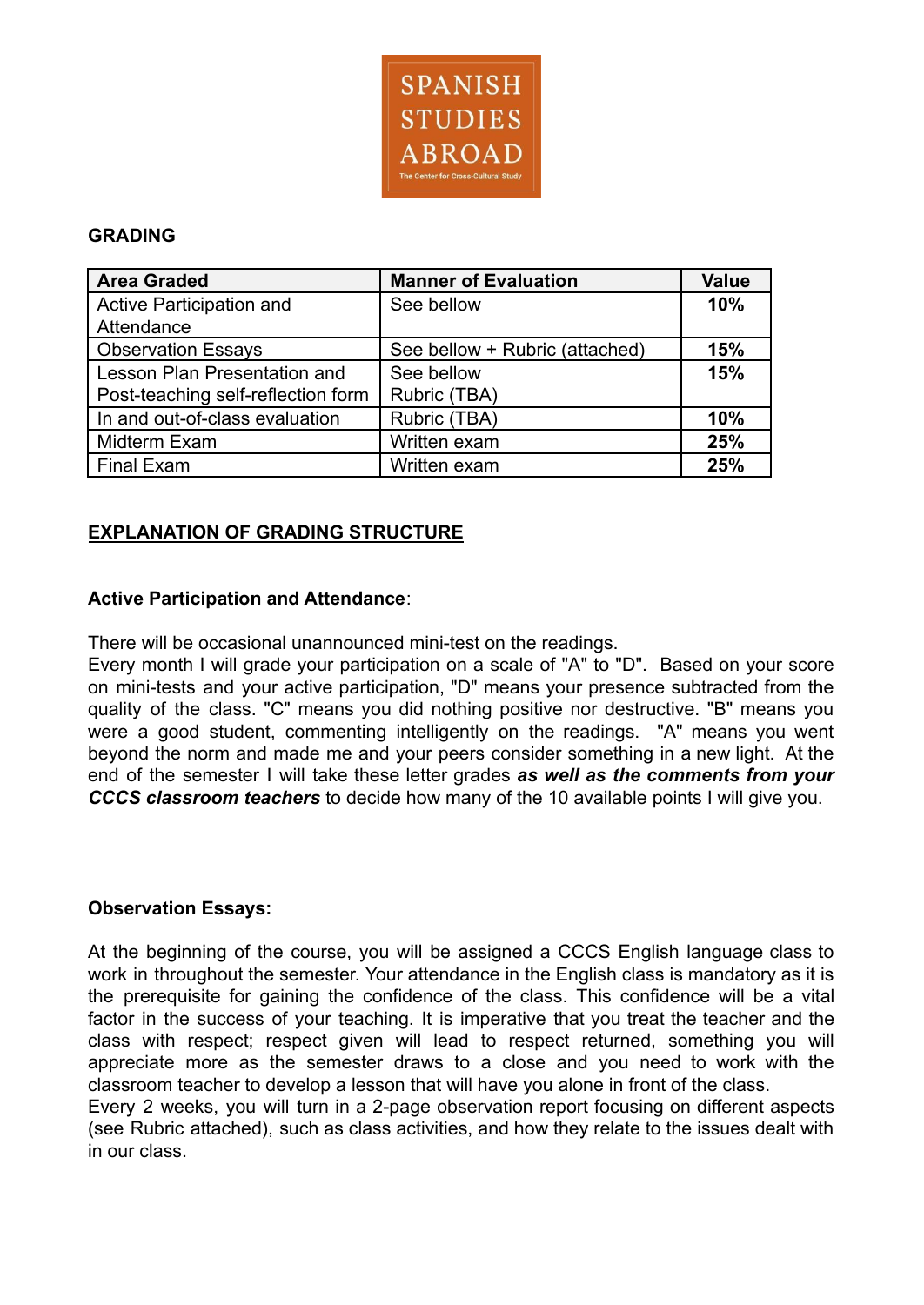

## **Lesson Plan and Presentation**:

Students will create a lesson plan for teaching a session of the class in which they have been working (OBSERVATION/COLLABORATION).

The process of developing the lesson plan is one that requires extensive consultation with me and the professor of the class you are teaching. During the course, students, in consultation with the classroom teacher, will choose a content to be covered and from the areas of speaking, listening, reading, writing, and grammar as the focus of the lesson.

Students will first present their lesson plans to our class on the assigned date. The purpose of these presentations is threefold:

- to give each student a "dress rehearsal" before teaching a real class,

- to give the class the opportunity to see the wide variety of possible lessons and

- to allow everyone to offer feedback to the student.

All materials to be used in the lesson must be ready on the day of the presentation. After receiving feedback in their presentations, they will then turn in a new formal version of the lesson plan together with the previous version. These 2 versions of the lesson plan will be attached to the Post-teaching self-reflection form. After teaching the lesson, the student must turn in a 2-page self-evaluation reflection of how the lesson went, what things he/she would do differently and what he/she learned by the experience. This evaluation must be turned in no later than **the last class day before the final exam**.

#### **In and out-of-class evaluation:**

The tutor of the EFL class in which the students are observing/collaborating will fill in Teaching Evaluation form about the student based on

(i) In-Class Performance (lesson plan, goals, language of interaction, classroom management, …) and

(ii) Out-of-Class Performance (willingness to collaborate, creativity, reception of feedback, collegiality, …).

#### **Midterm and Final exam:**

You can expect to find a combination of matching, short answer and essay questions on the test.

The essay section carries the most value. In these essays, I am looking for an understanding of the question as well as an ability to critically analyze and draw connections between the topic and others related to the course.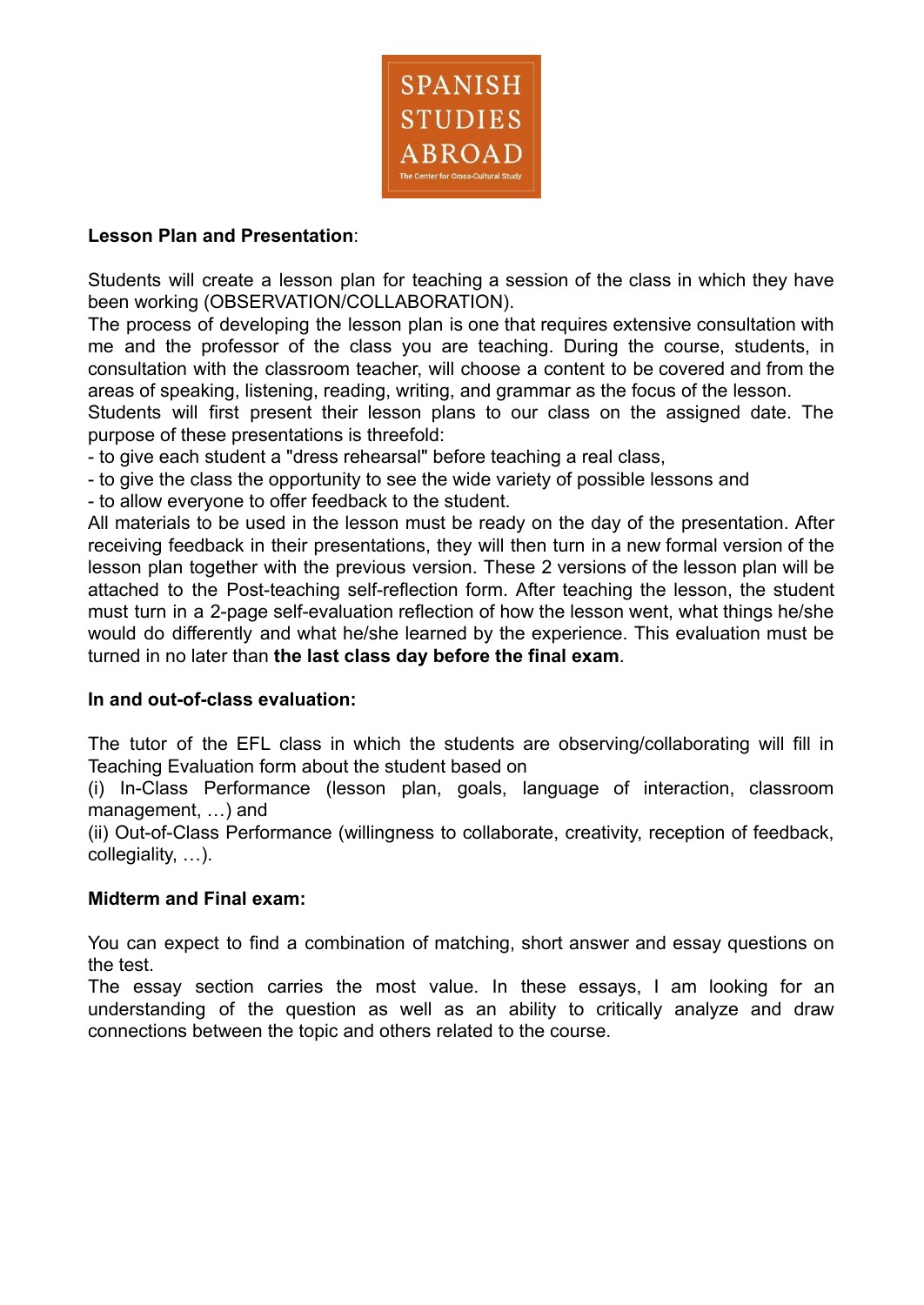

# **WEEKLY TOPICS AND ASSIGNMENTS**

| <b>DATES</b>     |                                                         | <b>TOPIC</b>                                                                                                                                                               | To DO before next class:                                                                                                                |  |  |  |
|------------------|---------------------------------------------------------|----------------------------------------------------------------------------------------------------------------------------------------------------------------------------|-----------------------------------------------------------------------------------------------------------------------------------------|--|--|--|
| Week 1           |                                                         | Presentation.<br>A brief history of language teaching<br>methodologies: From<br>Grammar/Translation to                                                                     | - Re-read ppt up to method 10<br>(included): attention to<br>Krashen's i+1, acquisition vs.<br>learning >>> mini-quizz                  |  |  |  |
|                  |                                                         | Communicative Language Teaching                                                                                                                                            | - Read Book p. 46-51<br>definitions and/or explanations                                                                                 |  |  |  |
| Week 2           |                                                         | Assign an OBSERV./COLLAB.<br><b>CLASS</b><br>Continuation: A brief history of<br>language teaching methodologies:                                                          | - Study (ready to explain) the<br>5 Cognitive principles<br>- Choose a class/course to<br><b>OBSERVE</b>                                |  |  |  |
|                  |                                                         | From Grammar/Translation to CLT<br>Cognitive, Socio-Affective and<br><b>Linguistic Principles Underlying</b><br><b>Second Language Acquisition</b><br>Observation criteria | - Scan read the document I'm<br>sending (FLA) and write down<br>the names of the different<br>theories that explain FLA.                |  |  |  |
| Week<br>3        | <b>EFL</b><br>class<br>Observ.<br>/Collabor.            | Does First Lang. Acquisition tell us<br>anything about SLA?<br>Different schools of thought in FLA                                                                         | - Study the mainFLA theories<br>- Read Book chapter 6<br>- Do task 1: Learner<br>differences                                            |  |  |  |
|                  | begins                                                  | Becoming a better second language<br>learner:<br>Personality, Cognitive factors and<br>Affective factors influencing SLA                                                   | - Read the document I'm<br>sending (FactorsAffectingSLA)<br>and write down the names of<br>the individual differences.                  |  |  |  |
| Week 4           | <b>EFL</b><br>class<br>Observ.<br>/Collab.<br>continues | <b>Factors Affecting SLA</b>                                                                                                                                               | - No homework: use your time<br>to write your 1 <sup>st</sup> Observation<br>Essay due next Monday                                      |  |  |  |
| <b>Week</b><br>5 | <b>EFL</b><br>class<br>Observ.                          | 1 <sup>st</sup> Observation Essay due March. 7<br>Theories of SLA: Krashen's Monitor                                                                                       | - Read Classroom Discourse                                                                                                              |  |  |  |
|                  | Collab.<br>continues                                    | <b>Hypothesis and Schmidt's Noticing</b><br><b>Hypothesis</b>                                                                                                              | Answer these questions<br>regarding Classroom Disc.:<br>- what's ST and TT?<br>- what are the TT features to<br>increase comprehension? |  |  |  |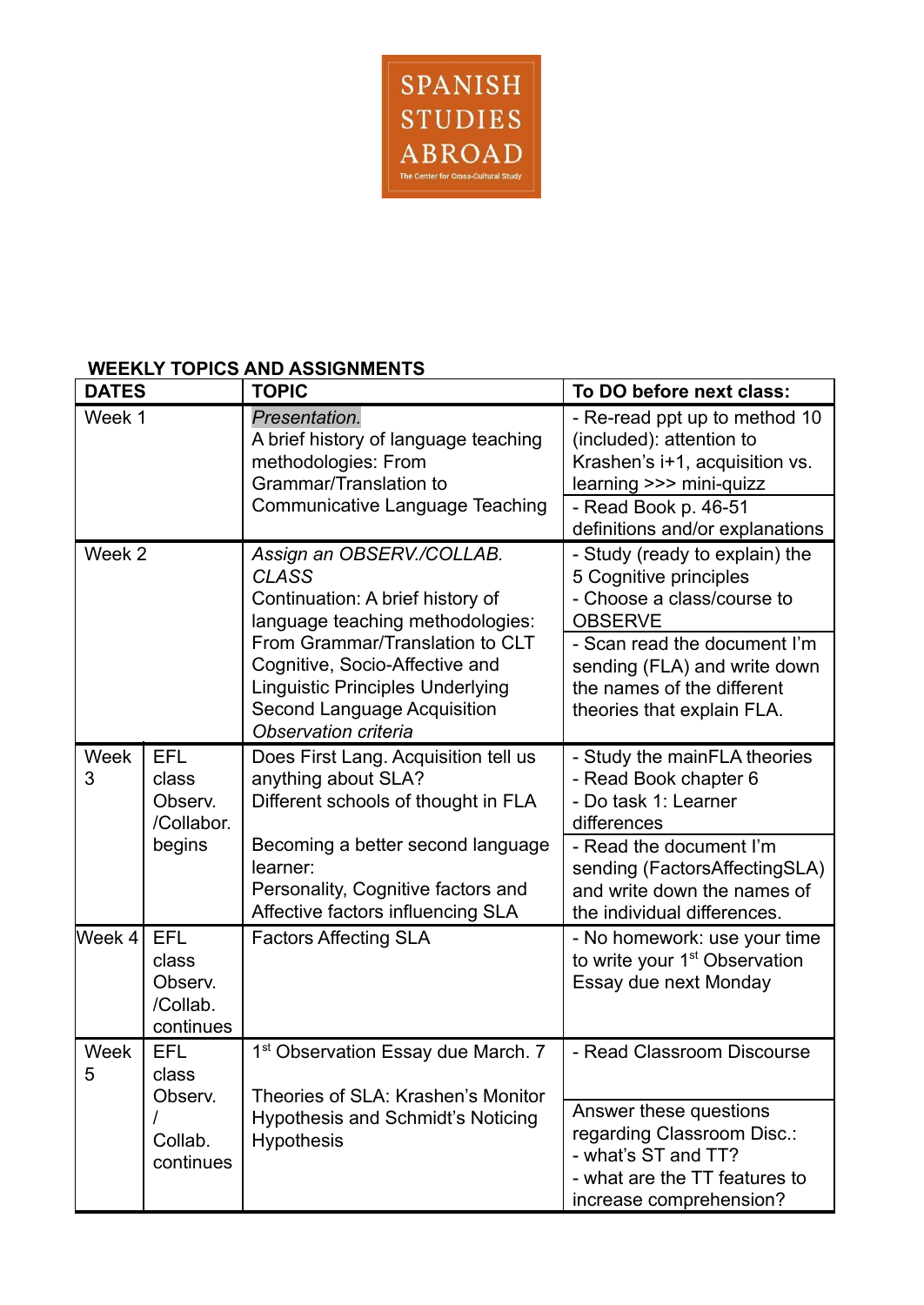

|                        |                                                                | Introduction to Planning Effective<br>Language Lessons<br><b>Classroom Discourse</b>                                                                                              | - what are the interactional<br>modifications in TT to promote<br>communication?<br>- what are the TT features to<br>increase comprehension?<br>- why is so important to use<br>the L2 in the classroom<br>(especially in FL contexts,<br>Nunan)?<br>- Read the titles and (sub-)<br>section names of chapters 11<br>and 12          |
|------------------------|----------------------------------------------------------------|-----------------------------------------------------------------------------------------------------------------------------------------------------------------------------------|--------------------------------------------------------------------------------------------------------------------------------------------------------------------------------------------------------------------------------------------------------------------------------------------------------------------------------------|
| Week<br>6              | <b>EFL</b><br>class<br>Observ.                                 | Initiating Interaction: Why group<br>work works and why it fails. (Lecture                                                                                                        | - Prepare a brief outline<br>(skeleton) of a lesson plan                                                                                                                                                                                                                                                                             |
|                        | Collab.<br>continues                                           | and workshop)<br><b>MID-TERM EXAM REVIEW</b>                                                                                                                                      | <b>STUDY</b><br><b>FOR THE</b><br><b>MID TERM EXAM</b>                                                                                                                                                                                                                                                                               |
| Week<br>$\overline{7}$ | <b>EFL</b><br>class<br>Observ.<br>Collab.<br>continues         | <b>Mid-term March 21</b><br>2 <sup>nd</sup> Observation Essay due March<br>23<br>Grammar Instruction: What's right<br>and what's wrong?<br>Lesson planning: Lecture /<br>workshop | - Focus on your Observation<br>Essay<br>- No homework: focus on your<br><b>Observation and Collaboration</b>                                                                                                                                                                                                                         |
| Week<br>8              | <b>EFL</b><br>class<br>Observ.<br>Collab.<br>ends this<br>week | Lesson planning examples<br><b>Flashcards Games</b>                                                                                                                               | - No homework: focus on your<br><b>Observation and Collaboration</b><br>- Prepare and show to the<br>class (next day) a little game<br>with flashcards. It would be<br>great if you could use it in your<br>Lesson Plan.<br>- Focus on your LESSON<br>PLAN and PREPARE A<br><b>GREAT PRESENTATION with</b><br>materials for teaching |
| Week<br>9              |                                                                | 3rd Observation Essay due April 4<br><b>LESSON PLAN PRESENTATION,</b><br>DAY <sub>1</sub>                                                                                         | - Focus on your LESSON<br>PLAN and PREPARE A<br><b>GREAT PRESENTATION with</b><br>materials for teaching<br>- Modify your LESSON PLAN                                                                                                                                                                                                |
|                        |                                                                | <b>LESSON PLAN PRESENTATION,</b><br>DAY <sub>2</sub>                                                                                                                              | according to my and your<br>peers' comments if necessary                                                                                                                                                                                                                                                                             |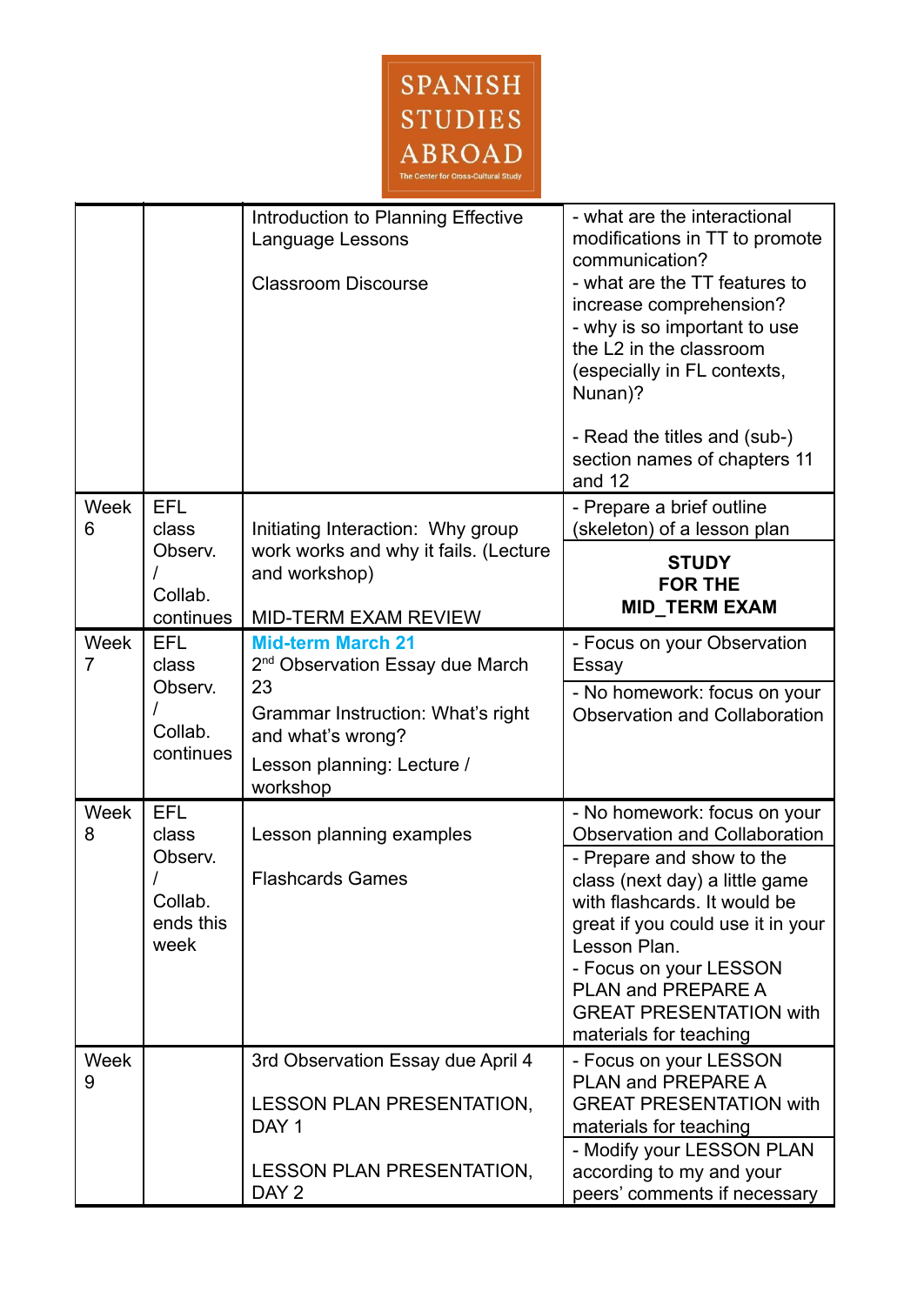

| Week<br>10          | <b>STUDENT</b><br><b>TEACHIN</b><br>G<br><b>WEEK</b> | <b>Error Correction</b><br><b>Classroom Management</b>                                                             | - After teaching your class,<br>reflect on your teaching and<br>complete the Post-teaching<br>self-reflection form |
|---------------------|------------------------------------------------------|--------------------------------------------------------------------------------------------------------------------|--------------------------------------------------------------------------------------------------------------------|
| Week 11             |                                                      | How to use coursebooks<br>Types of activities                                                                      | - No homework: focus on your<br>Post-teaching self-reflection<br>form                                              |
|                     |                                                      | <b>EXAM REVIEW</b>                                                                                                 | <b>STUDY</b><br><b>FOR THE</b><br><b>FINAL</b><br><b>EXAM</b>                                                      |
| Week 12<br>April 25 |                                                      | Lesson Reaction and Teaching Experience Discussion<br>(individual interviews)<br>Post-teaching self-reflection due |                                                                                                                    |
|                     |                                                      | DATE OF FINAL EXAM TBA<br>(Tuesday-Thursday April 26-28)                                                           |                                                                                                                    |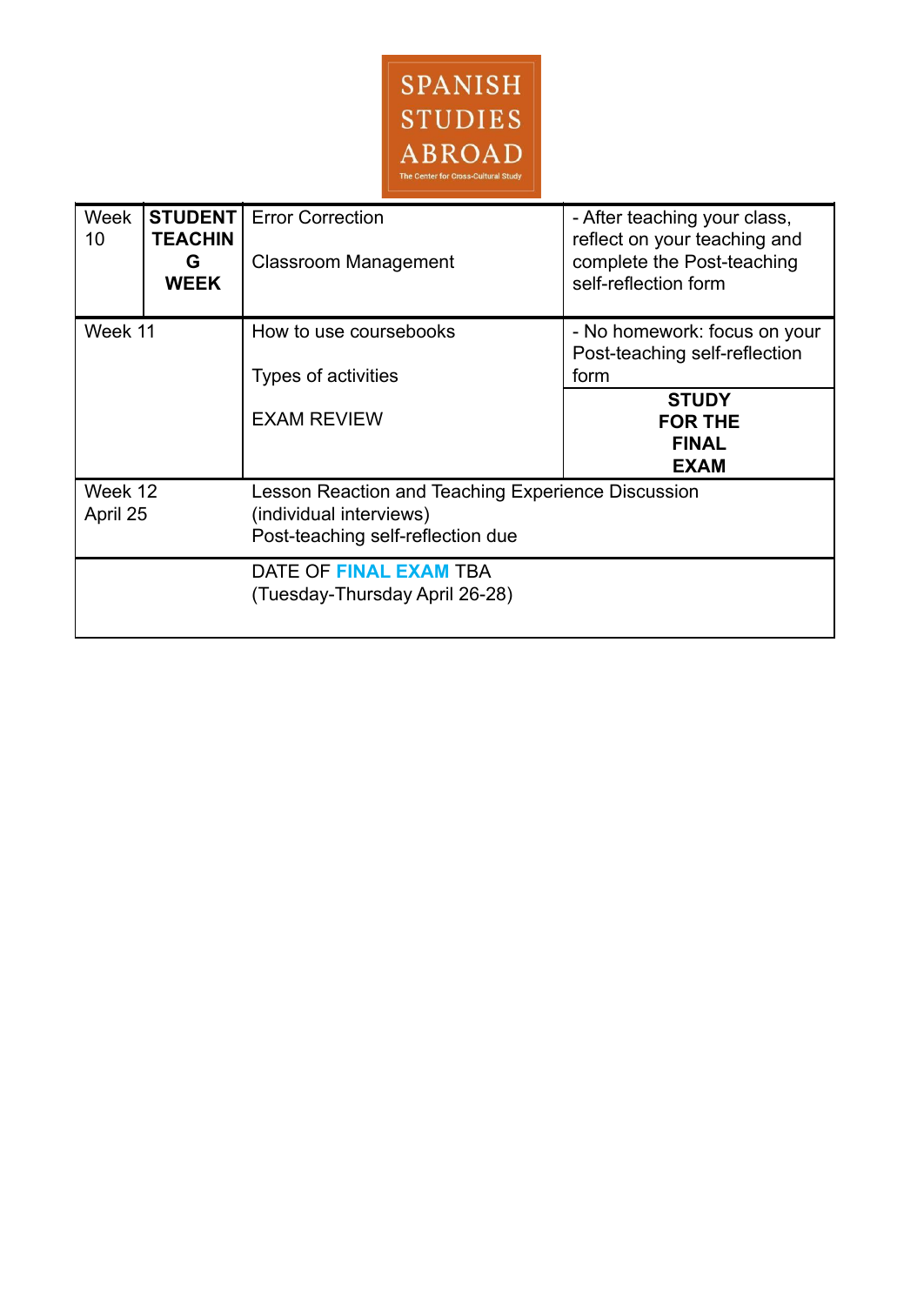

## **RUBRIC FOR OBSERVATION ESSAY REVIEW:** Rate each criterion as 0-4 in the appropriate box. Weight, total across and down.

| <b>DIE OUR ODDLIK FILLIOI LEDDILL TELF LEHT F</b> Rate each chieffon as $\sigma$ 4 in the appropriate box. Treight, total across and |              |              |                         |              |                         |         |              |
|--------------------------------------------------------------------------------------------------------------------------------------|--------------|--------------|-------------------------|--------------|-------------------------|---------|--------------|
| EDML 392 Teaching English as a Foreign Language                                                                                      | E            | Sign         | B                       | Som          | Mee                     | W       | T            |
| <b>Student:</b>                                                                                                                      | $\mathbf X$  | ifica        | el                      | ewh          | ts or                   | EI      | $\mathbf O$  |
| <b>Class Date:</b>                                                                                                                   | p            | ntly         | $\Omega$                | at           | exce                    | G       | Т            |
| <b>Comments:</b>                                                                                                                     | ec           | belo         | W                       | belo         | eds                     | H       | $\mathbf{A}$ |
|                                                                                                                                      | ta           | W            | e                       | W            | expe                    | T       | L            |
| <b>Criteria and Expectations</b>                                                                                                     | ti           | expe         | $\mathbf X$             | expe         | ctati                   |         |              |
|                                                                                                                                      | $\mathbf{O}$ | ctati        | $\mathbf{p}$            | ctati        | ons                     |         |              |
|                                                                                                                                      | n            | ons          | ec                      | ons          |                         |         |              |
|                                                                                                                                      | is           |              | ta                      |              |                         |         |              |
|                                                                                                                                      | n            |              | ti                      |              |                         |         |              |
|                                                                                                                                      | ot           |              | $\Omega$                |              |                         |         |              |
|                                                                                                                                      | m            |              | n                       |              |                         |         |              |
|                                                                                                                                      | et           |              | S                       |              |                         |         |              |
|                                                                                                                                      | at           |              |                         |              |                         |         |              |
|                                                                                                                                      | al           |              |                         |              |                         |         |              |
|                                                                                                                                      |              |              |                         |              |                         |         |              |
|                                                                                                                                      | $\mathbf 0$  | $\mathbf{1}$ | $\overline{\mathbf{2}}$ | $\mathbf{R}$ | $\overline{\mathbf{4}}$ |         |              |
| 1. Student has made an essay based on the observations of the last 2 weeks.                                                          |              |              |                         |              |                         | $(X_1)$ |              |
| <b>Expectations:</b>                                                                                                                 |              |              |                         |              |                         |         |              |
| Essay about classes observed these past 2 weeks has been made/completed.                                                             |              |              |                         |              |                         |         |              |
| 2. Essay is appropriate in length.                                                                                                   |              |              |                         |              |                         | $(X_1)$ |              |
| <b>Expectations:</b>                                                                                                                 |              |              |                         |              |                         |         |              |
| Journal entry is a minimum of 2 typed pages, 1-inch margins, double                                                                  |              |              |                         |              |                         |         |              |
| spaced.                                                                                                                              |              |              |                         |              |                         |         |              |
| 3. Journal entry summarizes EFL classes observed during the past 2 weeks.                                                            |              |              |                         |              |                         | (X2)    |              |
| <b>Expectations:</b>                                                                                                                 |              |              |                         |              |                         |         |              |
| Classes observed during the past weeks have been detailed regarding                                                                  |              |              |                         |              |                         |         |              |
| content, lesson stages, roles (teacher, students), patterns of lang. use and                                                         |              |              |                         |              |                         |         |              |
| interaction, and activities and skills developed through them.                                                                       |              |              |                         |              |                         |         |              |